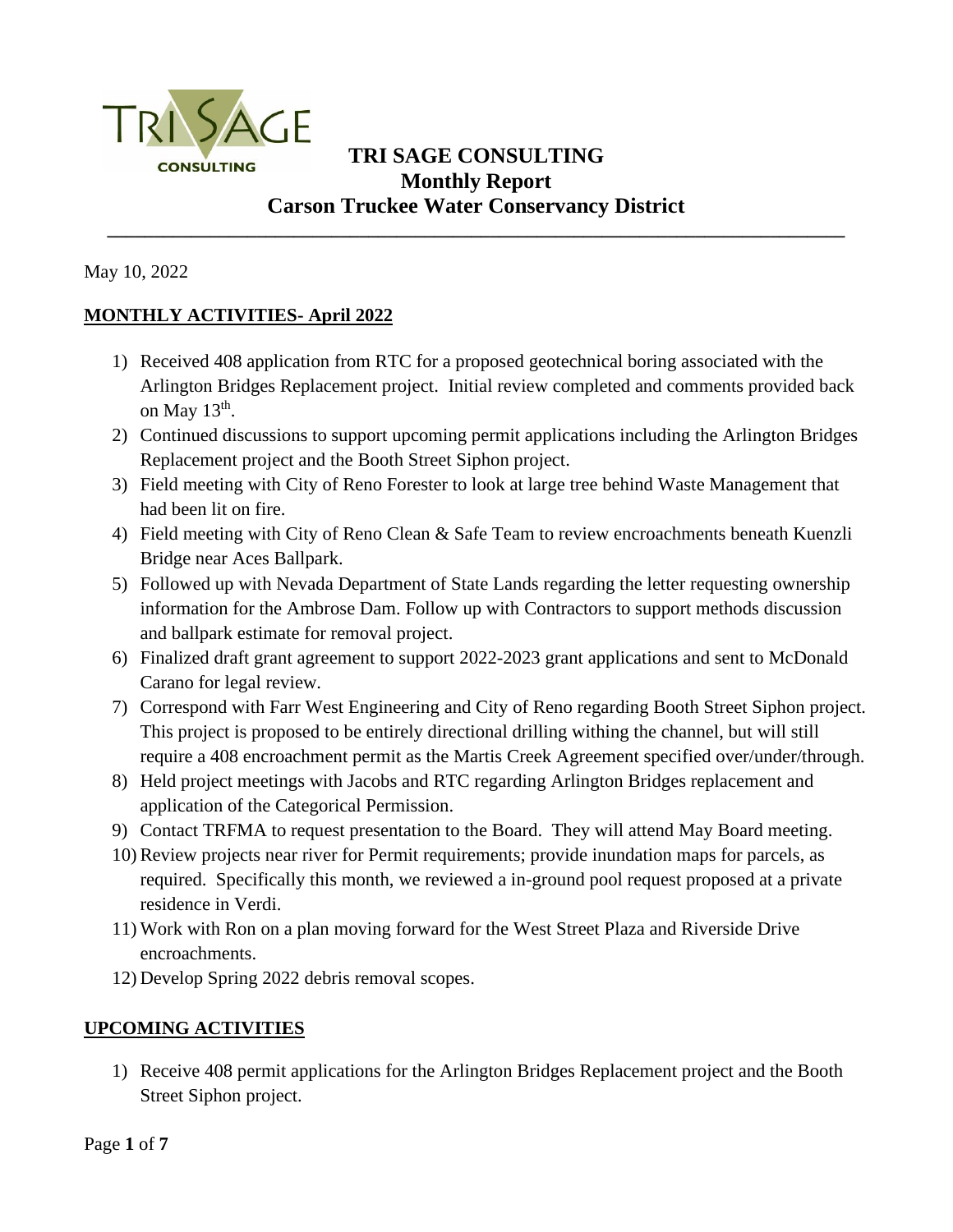- 2) Finalize work on guidance document and installation details for rip rap placement for erosion repairs within the 14,000 cfs flood channel. Discuss preliminary erosion guidelines with City or Reno and SWCA to possibly incorporate along with their vegetation management effort.
- 3) Continue to collaborate with the City Forester for the removal of hazard trees within the 14,000cfs flood channel if budget dollars permit.
- 4) Continue to collaborate with TRFMA and their modeling engineers to discuss status of their HEC-RAS modeling and future coordination.
- 5) Schedule meeting with City of Reno Public Works Engineer, Parks Managers and Clean and Safe Manager to discuss erosion repairs needed between Champion Park and Fisherman's Park II.
- 6) Work with the City of Reno to pursue a permanent encroachment permit for the West Street Plaza and any associated projects.
- 7) Continue to evaluate and discuss temporary flood control measures including flow limitations, cost, storage, installation requirements and options for West Street Plaza and Booth-Riverside Drive areas.
- 8) Request an updated copy of the City of Reno Flood Fighting Plan from the Public Works Department.
- 9) Continue working with project proponents for encroachment permit applications for City of Reno Siphon at Booth Street, USFWS fish passage projects, Arlington Bridges replacement project and other projects within the 14,000cfs flow channel.
- 10) Share modeling evaluation of the deposits within the Kayak Park Project in Wingfield Park with the City of Reno and establish a river capacity maintenance plan with the City based on this evaluation.
- 11) Schedule informational meetings with potential entities with river crossings to inform them of CTWCD maintenance activities/capabilities and 408 Encroachment Permit requirements for projects along and across the river. Communicate changes to the 408 Permit process with likely applicants including the City, and utilities; update on Categorical Permission review and differences. Communicate updated fees and Fee Policy for 408 Permit Review if approved by the Board.
- 12) Continued coordination with City of Reno for 1) Flood Response evaluation and incorporation of Interim Risk Reduction Measures into their Flood Response Plan for West Street Plaza, Oxbow Park Platform and Riverside Drive, and 2) Flap-gate Installation Phase 2 needs assessment and installation project.

## **SUMMARY REPORT**

Tri Sage is working to finalize the Spring debris removal scopes. Areas of high priority include Mayberry Park, a gigantic tree behind the Waste Management recycling facility, as well as the removal of two trees near the City of Reno Parks Facility at Idlewild Park. We have completed the contract coordination to have this work completed as part of the 2021-2022 budget. NVENV will complete the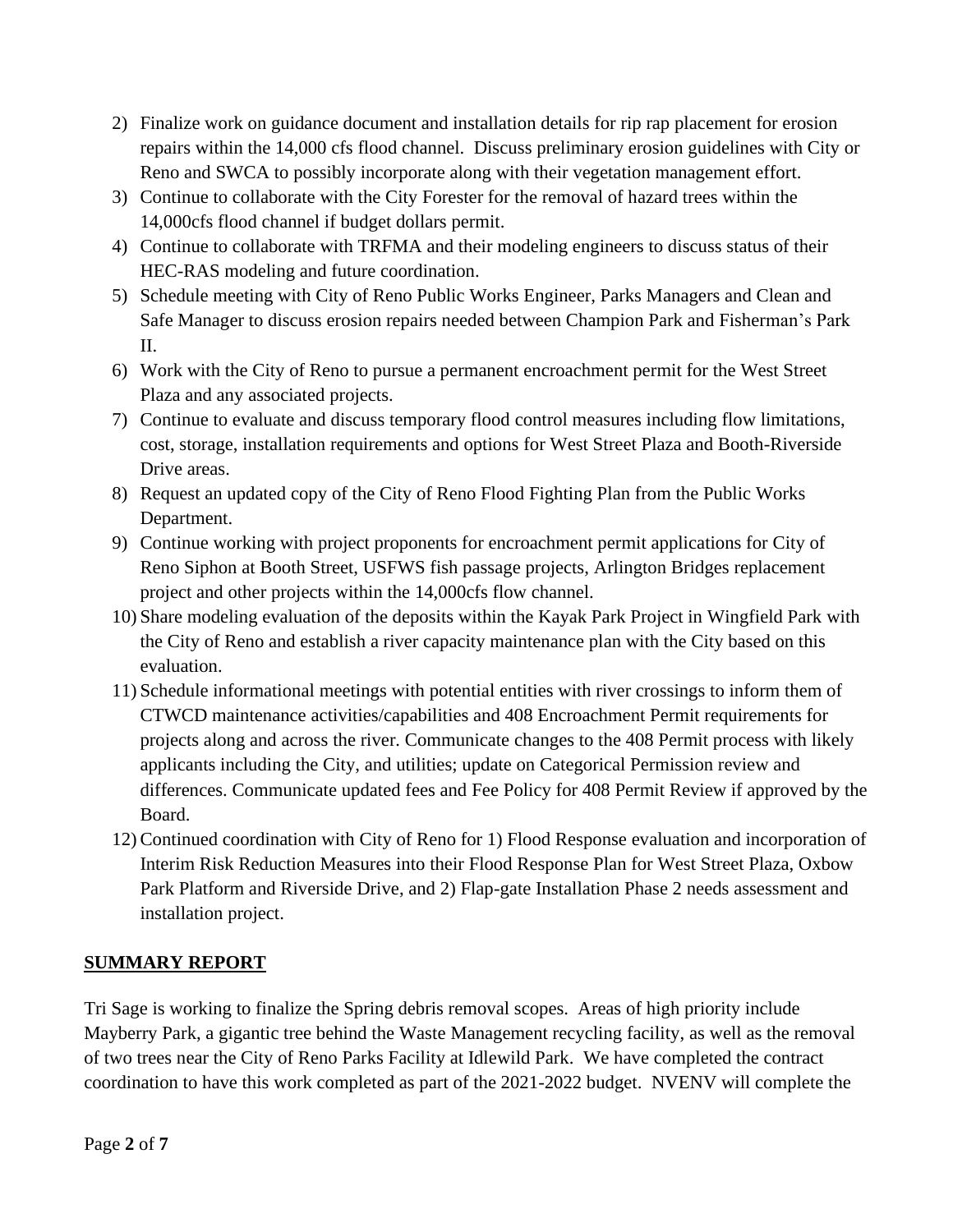debris removal work at Mayberry Park and Noah's Ark Tree Services will complete the full tree removals at Waste Management and Idlewild Park.

Tri Sage met the City of Reno Forester at the Waste Management recycling facility on April 21<sup>st</sup> to look at a tree on the river bank that had been lit on fire the prior week. Initially, the fire department was concerned that the tree would need to be fell into the river to extinguish the flames, but they were able to put it out without needing to do that. When we visited the tree, the tree was still smoldering. The tree had been completely chiseled out inside and is at risk of failing. We came up with a coordinated plan to take the tree down in the next couple of weeks. Additionally, we are looking for the Board's approval to provide a letter to Waste Management, signed by CTWCD and the City of Reno, reminding Waste Management of their ownership of the bank to OHWM and their responsibility to keep the bank clear of encroachment, as well as hazard trees.



RTC has selected Jacobs as the most qualified consultant to provide environmental and engineering design services for the Arlington Avenue Bridges Replacement Project. RTC is kicking off the NEPA/Design Phase of this Project that will replace two bridges over the Truckee River on Arlington Avenue from Island Avenue to First Street. RTC would like to start construction in 2024. Tri Sage has held three meetings with the Jacobs team to provide information on the 408 permitting process, USACE's available categorical permissions, as well as history and details of the CTWCD HEC-RAS

Page **3** of **7**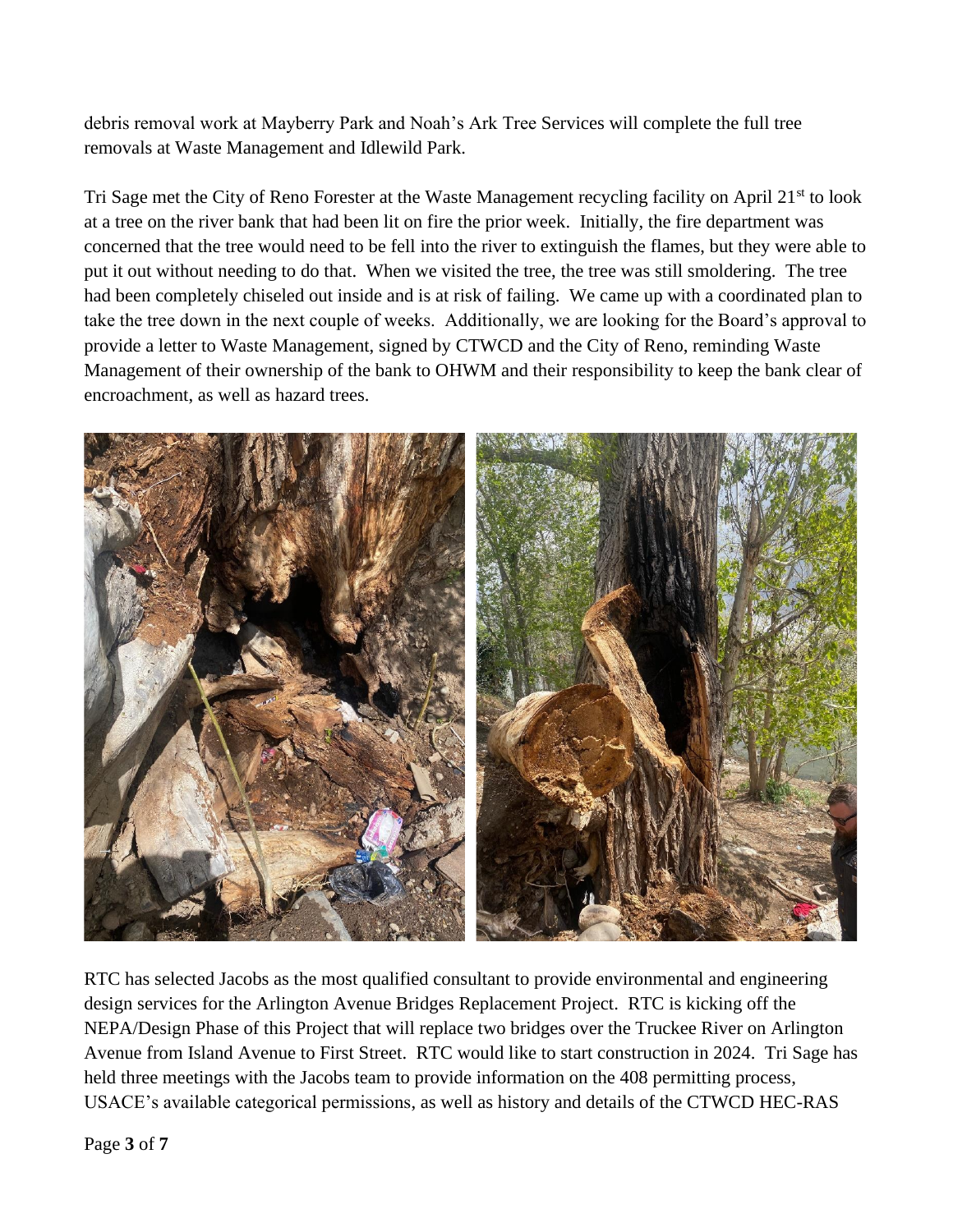model. Tri Sage reiterated CTWCD's comments and recommendations regarding the design of the Arlington Bridge Replacement, which was sent via letter to RTC in March 201, including the need for access to the river from the bridge deck, as well as from the river banks, and the requirement that the water surface elevation is not increased by more than 0.1 ft as a result of the project. Jacobs/RTC is kicking off aesthetic stakeholder working group meetings, as well as design review meetings this month. Either Kayla Dowty or Ron Penrose will participate in those meetings. After a call with USACE on March  $1<sup>st</sup>$ , a follow-up call was held with the Jacobs/RTC team on March  $7<sup>th</sup>$  to discuss specific feedback that USACE provided based on review of the Categorical Permission checklist for bridge replacements. Tri Sage scheduled a pre-application meeting with USACE on April 5<sup>th</sup>. This included the project proponents, as well as the Flood and Regulatory branches of the USACE to ensure all NEPA requirements are being met and hopefully streamline the environmental review of the permit. The lead federal agency (FHWA) did not participate in the call. During the call, it came to USACE's attention that Jacobs was preparing to complete a geotechnical boring in the river channel to support bridge design. USACE noted that a boring requires a separate 408 encroachment permit and would likely take 9-12 months to review and issue. This was a concern to the Jacobs and RTC teams due to their 2024 construction requirement in order to receive the federal RAISE grant. Tri Sage urged Jacobs to submit their CTWCD application as soon as possible, as there are likely to be 2 months of technical review before the Board will supply a Letter of No Objection and the RTC application to USACE Flood. We received the CTWCD application for the Geotech Boring and payment on May 4<sup>th</sup>. Tri Sage completed a technical review of the application and attachments and provided comments back to Jacobs/RTC on May 13<sup>th</sup>. We have advised them that a complete application will need to be provided no later than May  $27<sup>th</sup>$  to support a Board vote during the June meeting.

Farr West Engineering is completing the design for the Booth Street Siphon project on behalf of the City of Reno. This project will require a bore under the river. A 408 Encroachment Permit will be required as the requirements applies to any projects going over, under or thru the 14,000 CFS flood channel. Tri Sage provided the current 408 application, as well as the HEC-RAS model for that section of the river, and let them know they could expect an 18 month permitting window. A siphon project was previously completed by Farr West and CoR near Kuenzli and the City Maintenance Yard. Some hurdles of that project were addressing the scour, as well as the depth of bore. Tri Sage also alerted them that it would be best to keep all excavation outside of the 14,000 CFS channel which could be difficult due to the inundation in this area on the north side of the river. An email from Kerri Lanza (City of Reno) on February 3rd indicated that "Recent inspection and camera work reveals that this sewer pipe constructed in 1958 could be failing, and the pipeline is partially plugged with debris. The City views this repair as very high; the consequence of failure would be sewage overflow." A discussion with USACE Flood Branch was held on March 1<sup>st</sup> and they indicated that emergency projects are typically not considered and they would require a complete permit for this project. They also indicated that an increased bore depth would likely be required and suggested a pre-application meeting be scheduled to discuss with the project proponent. Tri Sage scheduled a pre-application meeting with USACE on March 28<sup>th</sup>. This included the project proponents, as well as the Flood branch of the USACE to ensure all NEPA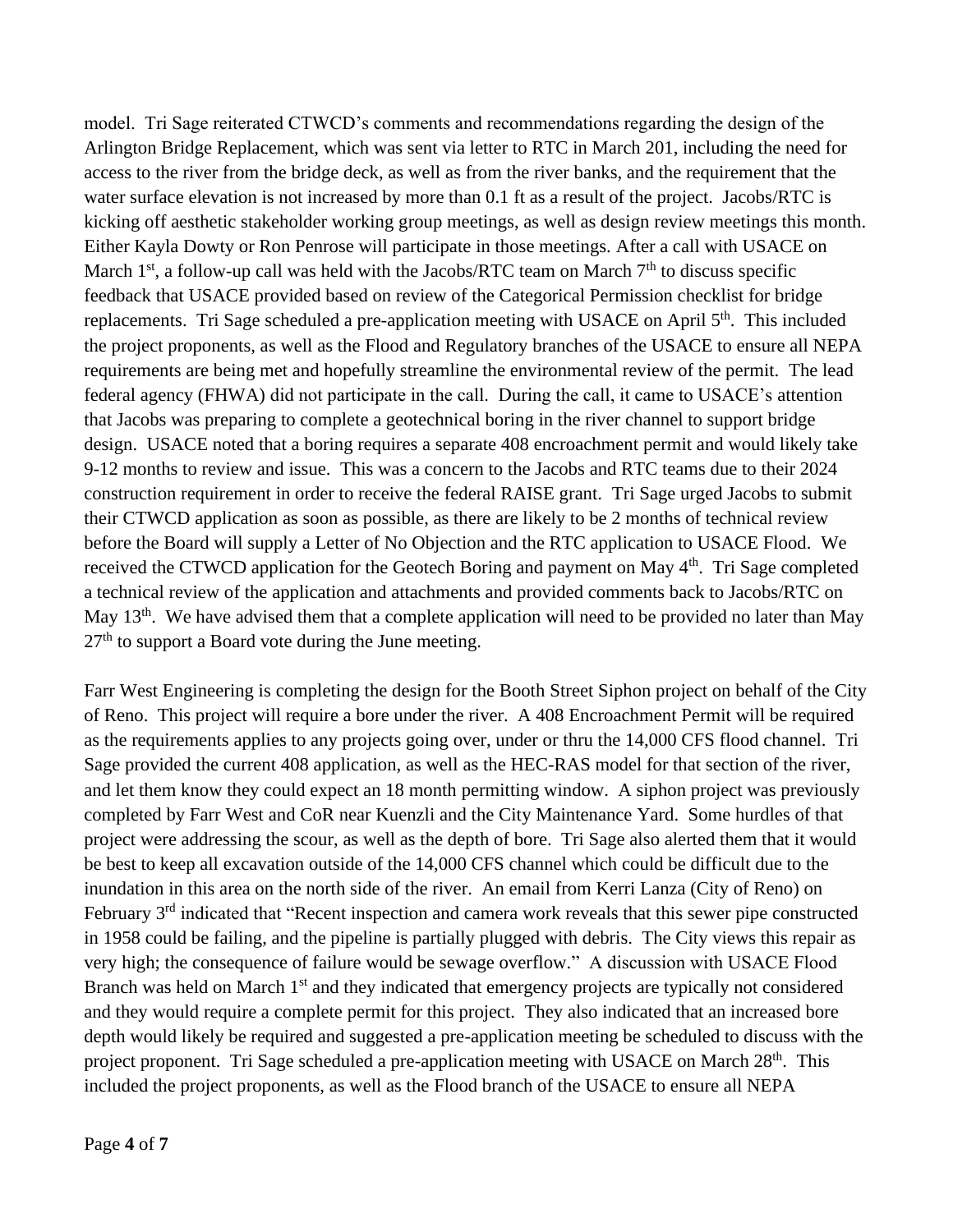requirements are being met and hopefully streamline the environmental review of the permit. There is no federal funding for this project and no disturbance below OHWM so USACE Flood will be the lead federal agency for the project. In general, the Farr West team was very well prepared for the call and was able to respond to all of the questions from USACE. They also included their biological and cultural sub-consultants which was very helpful for the discussion. USACE urged Farr West/City of Reno to use the HDD Categorical Permission checklist and include with their application. Tri Sage urged Farr West to submit their CTWCD application as soon as possible, as there are likely to be 3-4 weeks of technical review before the Board will supply a Letter of No Objection and the application to USACE Flood. USACE Flood indicated the permit would likely take 9-12 months to review and issue. Farr West followed up after the meeting and indicated that the application would be submitted no later than May 20<sup>th</sup>. We are expecting a hand delivered check this week to initiate the review process.

Washoe County reached out to CTWCD in early June 2021 because they were contacted by the recreational paddling community about an abandoned diversion structure near Ambrose Park in west Reno. The County is concerned that the structure poses a risk for rafters and other river recreationists. They asked whether the structure could be removed and if it would require a 408 Encroachment Permit. Tri Sage contacted the Federal Water Master's office to find out the history of the structure, as well as ownership. The Water Master said that the old diversion structure was part of the old South Side Canal and that all of the water rights in the South Side Canal were transferred to the Lake Ditch (state permit 11489, certificate 4827) in 1948. Since there aren't any valid water rights served by the structure and the ditch has long been abandoned, no one "owns" the structure. Additionally, Tri Sage researched the Martis Creek Agreement and it seems that the diversion structure was likely "grandfathered" in. A field meet was held on August 18<sup>th</sup> to further discuss the project and the permit impacts. Washoe County is looking for funding opportunities to complete the project. Tri Sage followed up via phone call to USACE and confirmed that a 408 permit would not be required for removal of the structure. This information was passed on to the County. Tri Sage received an update from the County in early January 2022 stating that the County does not have capacity to move forward on this project this year. The project would have to be managed by their Capital Improvements Project team because it would be over \$100k and there is not enough staff to include this project in this year's improvements. There is support from upper management, but it is not as high of a priority as other projects. Washoe County Parks did add the Ambrose dam removal project to the 5-year CIP list and hope to circle back next year. Independently, the District received a call from Charles Albright who represents the paddling community and is very passionate about this project. He is working to request Congressional support, as well as gathering all of the agencies that have jurisdiction to understand what permits may be required for this project. The CTWCD Board is supportive of this project and asked at the January meeting if an inter-local agreement could be set up with the County for the CTWCD engineer to provide the project management and the County could provide the project funding. After the meeting, Kayla Dowty followed up with Lori Williams, and was reminded that CTWCD doesn't have the framework to support federally funded projects with payroll processing, Davis Bacon wage requirements, etc. This would be a large undertaking for the District. The Board directed at the February meeting to have legal reach out to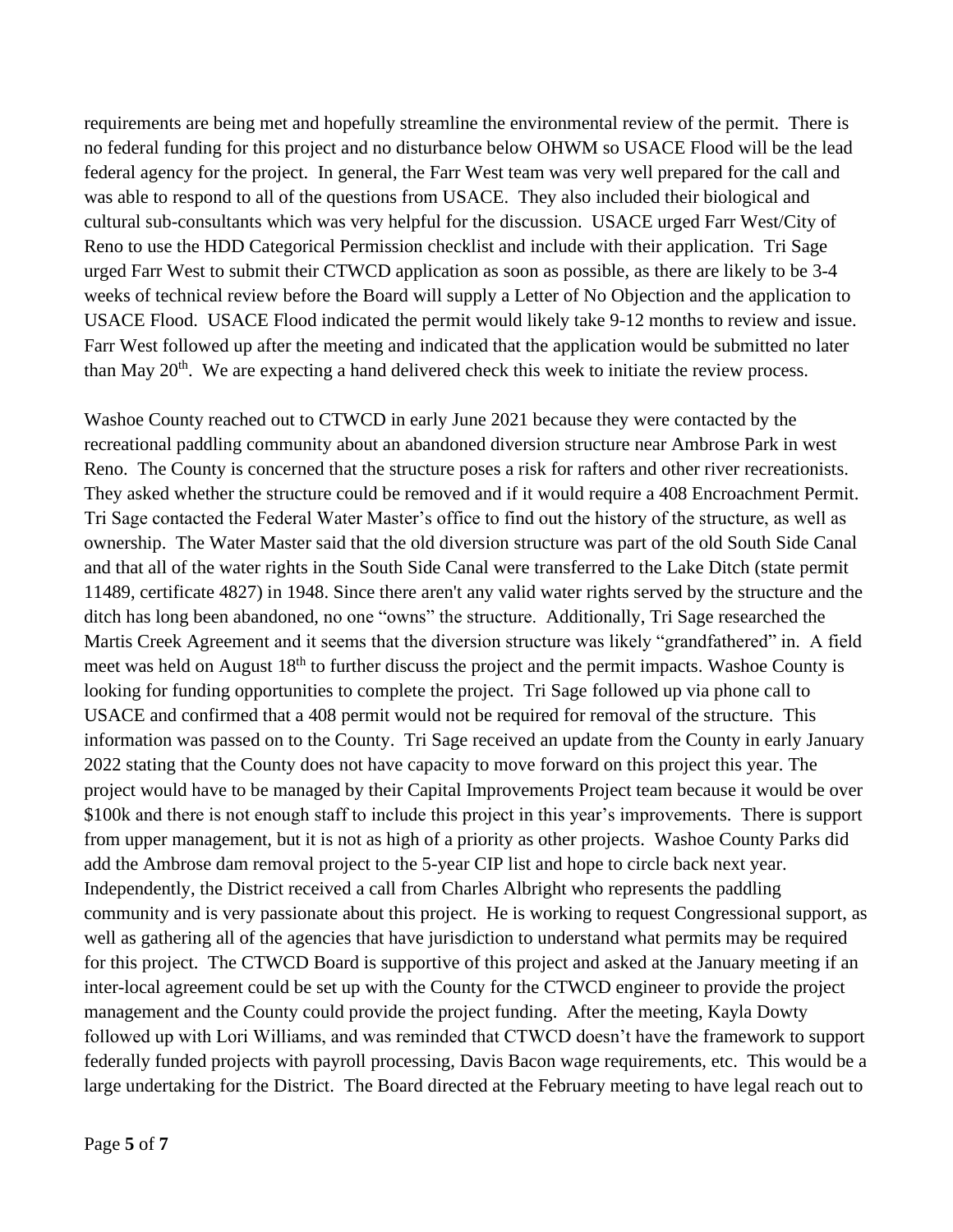State Lands regarding ownership of the structure. This letter was finalized and mailed to NVDSL on March  $31^{st}$ . Tri Sage followed up via email on May  $12^{th}$  and received a response that the NVDSL administrator was preparing a reply. Tri Sage has worked to reach out local contractors to help determine means and methods for construction as well as a ballpark estimate to complete the removal. This will help to determine permitting required, as well as funding that will be needed. A site meeting with Q&D will be held in the next 1-2 weeks.

Tri Sage reached out to George Robison and Eric Sheetz at the Truckee Regional Flood Management Authority (TRFMA) and requested a presentation to update the CTWCD Board on progress of current flood work and priorities of future work. George agreed to prepare a presentation for the May  $17<sup>th</sup>$ Board meeting. We also talked about coordination of our HEC-RAS models and some of the design elements of the Arlington Bridges Replacement. We look forward to improved coordination with their team in the future.

Tri Sage received an email from the City of Reno Clean & Safe Director on April  $5<sup>th</sup>$  requesting a meeting "to discuss an area along the river that is prone to much activity, impacting the river's natural habitat." They were referring to the area near the Kuenzli Bridge. Tri Sage attended a field meet on April 27<sup>th</sup>. Clean & Safe representatives noted that the two bridges near Aces Ballpark are consistently inhabited. These encroachments include large items like mattresses and tents that certainly pose a risk to the channel capacity during flood season. Additionally, the area under the bridges is severely eroded with large flat pads chiseled out. The City of Reno is proposing a project to rip-rap these areas to repair the erosion and deter future encroachment. They have provided a construction estimate and are requesting CTWCD support, if possible.

Tri Sage completed the draft grant agreement that could accompany the current grant process to provide more concrete dates and requirements to fulfill the grant. The draft agreement was sent to Todd and Ernie for their review, and then sent to Leo for legal input. We hope to have the final draft completed in May to provide to the 22-23 grantees.

The river flow model work is completed and the inundation maps for the entire jurisdictional reach are now available. The new inundation maps have been a very helpful tool in all of the engineering work required to support the District. Tri Sage has recently shared the model with several project proponents including Jacobs (Arlington Bridges Replacement), Farr West (Booth Street Siphon), Atkins (Glendale Portage Path) and SWCA (Truckee River Re-Vegetation Projects).

Due to the large volume of consultation requests, Tri Sage revised the CTWCD policy to include a \$350 consultation fee for requests that come in that require determination and review of whether a 408 permit will be required. The Board approved this fee addition at the June meeting. Tri Sage will work with Mary Pat to get the updated permit fee policy posted to the CTWCD website.